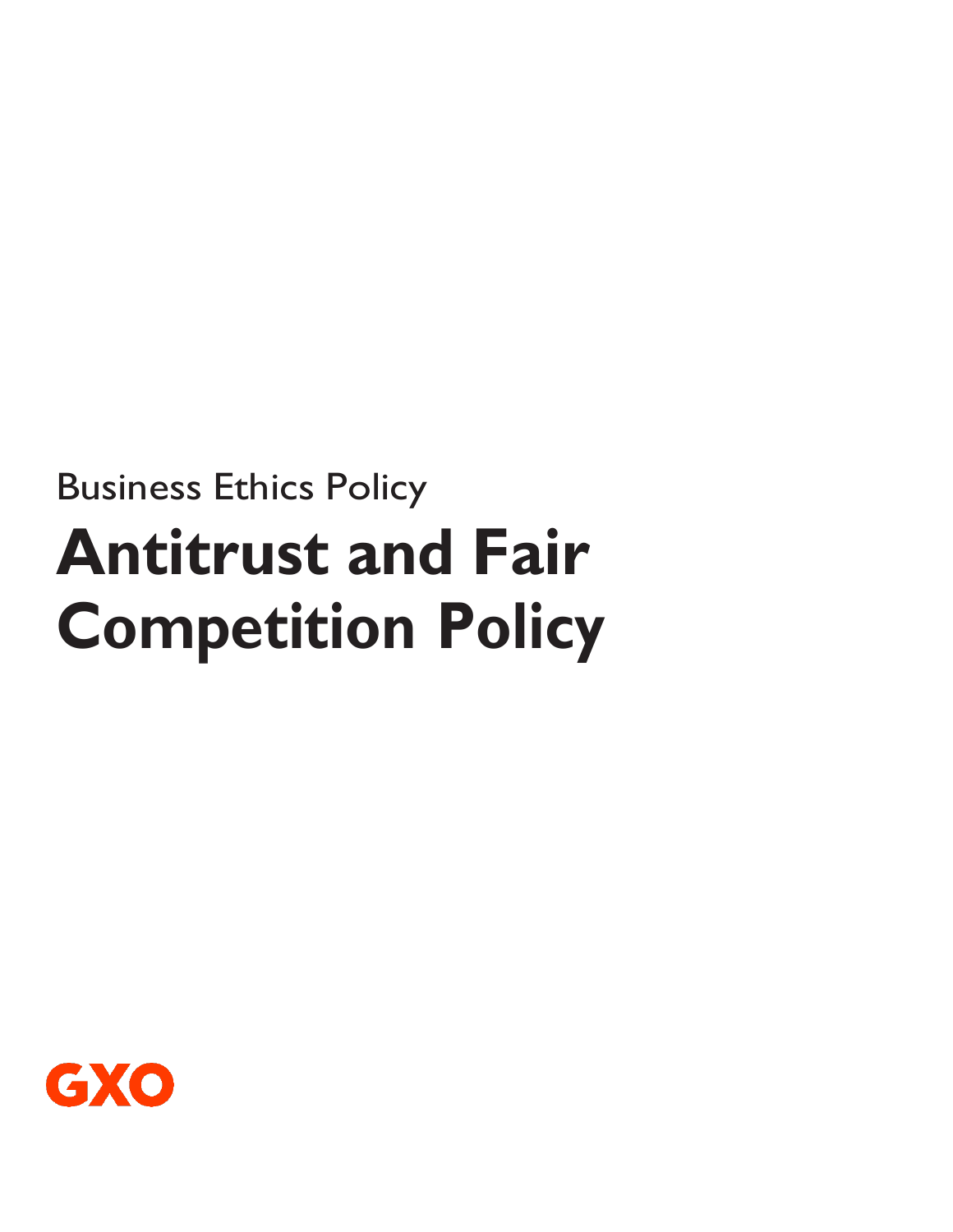# **Applicability**

**This Anti-Trust and Fair Competition Policy ("Policy") applies to GXO Logistics Inc., including all of its subsidiaries, divisions, and other operating entities (collectively, "GXO"or the "Company"). All directors, officers and employees of GXO, and third parties acting on our behalf, are subject to and responsible for complying with the requirements of this Policy. As used in this Policy, the term "Company" should be read to include all persons and entities subjectto this Policy.**

#### **1 Overview**

GXO is committed to buying and selling productsand services on the basis of price, quality, terms and service. The Company complies with all antitrust and fair competition laws and does not enter into any arrangement to gain an improperadvantage. Fraudulent or anticompetitive activity is never tolerated. Prohibited actions include, among other things, price fixing, allocation of markets, monopolization, tying arrangements, boycotts, and reciprocal dealing.

#### **2 Definitions**

2.1 *The Company:* GXO Logistics in all its business forms,employees of GXO, and all other parties as defined under "Applicability."

#### **3 Prohibited Conduct**

- 3.1 *We Do Not Engage in Price Fixing:* The Company shall not communicate matters related to prices or credit policies with any competitor. In limited circumstances, and strictly in connection with providing services to acompetitor as a customer or receiving services fromsuch competitor as a supplier, the Company may communicate pricing or credit information that is applicable to the specific transaction and consistent with arms-length negotiations.
- 3.2 *We Do Not Participate in Allocation of Markets or Customers:* The Company shall not agree or coordinatewith competitors to divide markets or customers byterritory or market segment, including agreements not to compete for specifically named customers or for specific bid opportunities.
- 3.3 *We Do Not Engage in Monopolization:* The Company shall not engage in any activity that unreasonably restrains competition by giving the Company monopoly power, such as any activity that limits the ability of other companies to compete, unless the activity consists only of competing on the basis of lower prices, better products or better service. The Company must avoid all conduct that could be termed"predatory," such as setting very low prices on services(below marginal cost) for the purpose of driving out a competitor.
- 3.4 *We Do Not Enter Into Tying Arrangements:* The Company shall not offer, consider or agree to any arrangement to condition the sale of one productor service on a customer's agreement to purchase some other product or service from the seller ("TyingArrangements"). The Company shall never indicate toa customer that the purchase of any of the Company's products or services is conditioned on the purchase of any other of the Company's products or services, or on a restriction that prohibits the customer from dealing with any of the Company's competitors.

Prohibited Tying Arrangements do not include bundledpricing deals where the Company sells a combinationof products or services at a discount. The Company shall not use bundled pricing deals in a way that limitsthe ability of others to compete in the market, such aspricing bundled services below the aggregate cost of the services.

- 3.5 *We Do Not Participate in Boycotts:* The Company shallnot participate in any agreement restricting business with a particular party. The Company shall not coordinate with a competitor when deciding who the Company will or will not do business with.
- 3.6 *We Do Not Agree to Reciprocal Dealings:* The Companyshall not use its market power to require or otherwisecoerce suppliers or other third parties to purchase goods or services from GXO based solely on the factthat GXO is a customer of that party.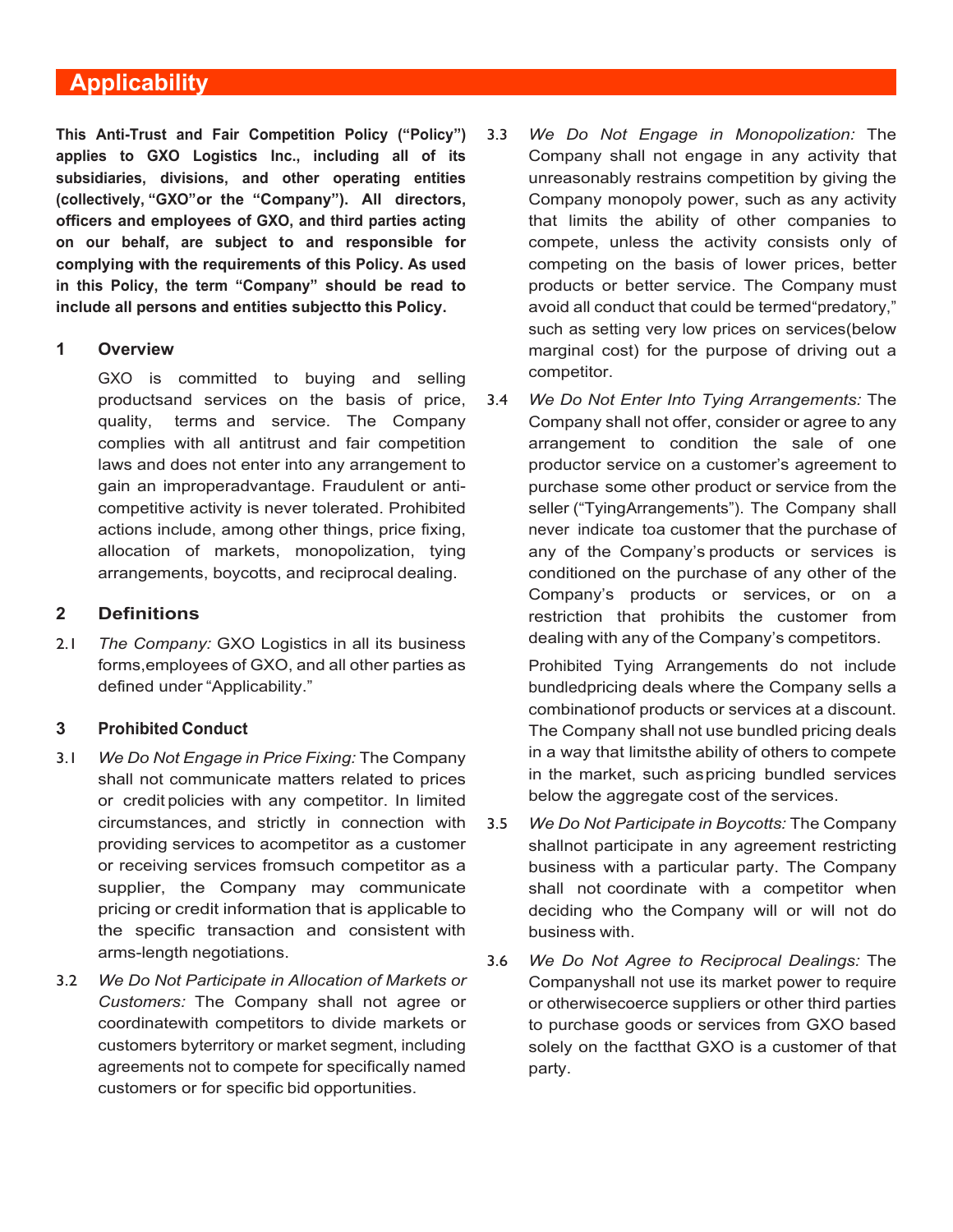#### **4 Prohibited Agreements and Discussions**

The Company shall not discuss or collaborate, even informally, with any competitor regarding non-public information related to the following subjects:

- Costs, profit margins, production or sales forecasts or volumes
- Pricing or marketing strategies, including prices that either company plans to chargetheir customers
- The timing, method, or magnitude ofprice increases
- Terms of sale or delivery that either companywill offer customers
- Competitive bidding plans or strategy, including bids to specific customers
- Categories of customers, markets or sales territories
- Distribution practices or capacity utilization

#### **5 Conduct Requiring Additional Scrutiny**

- 5.1 *Dealings with Competitors:* The Company should refrain from joining any trade association or attendingany trade association meetings unless there are clear business benefits and the trade association has, and makes use of, competent antitrust counsel. The Company shall not participate in any improper discussions at trade association meetings, and if present during an improper discussion, must disavowparticipation.
- 5.2 *Joint Ventures and Other Business Arrangements:* TheEthics and Compliance Office must approve any joint ventures and marketing, purchasing or similar collaboration arrangements with competitors.
- 5.3 *Pricing-related Issues with Suppliers and Customers:* The Company may need to agree or collaboratewith suppliers and customers in order to comply with regional laws related to pricing, such as laws prohibiting minimum resale prices or chargingdifferent prices to customers for the same product orservice.The Company may do so only when approved by the Ethics and Compliance Office.
- 5.4 *Gathering Competitive Information:* The Companyshall gather competitive information only through legal and legitimate means.

# **6 Reporting**

All persons subject to this Policy must immediately report any misconduct or potential violations of this Policy and/or applicable antitrust laws. GXO doesnot permit retaliation against any person who,in good faith, reports any concerns, misconduct, and/or potential violations of Company policy orapplicable laws.

Reports can be submitted directly to the Ethics and Compliance Office at [ethics@gxo.com.](mailto:ethics@gxo.com.) Additionally, you can visit our Ethics website at [https://ethics.gxo.com](https://ethics.gxo.com/) where you can find alternative reporting options. Your concerns can be reported anonymously, unless otherwise prohibited by applicable local law. Please see the Company's Code of Business Ethics for additional information regarding reporting options.

Additional information and guidance regarding this Policy can be obtained from the Ethics and Compliance Office at [ethics@gxo.com.](mailto:%20ethics@gxo.com.)

# **7 Policy Exceptions**

Any exception to or deviation from this Policy must be approved in writing by the Company's Chief Compliance Officer.

# **8 Failure to Comply**

Failure to comply with this Policy could have seriousconsequences for the Company and the individuals involved, including civil or criminal prosecution, fines and possible imprisonment. Violations of this Policy may also result in serious disciplinary action, including termination of employment.